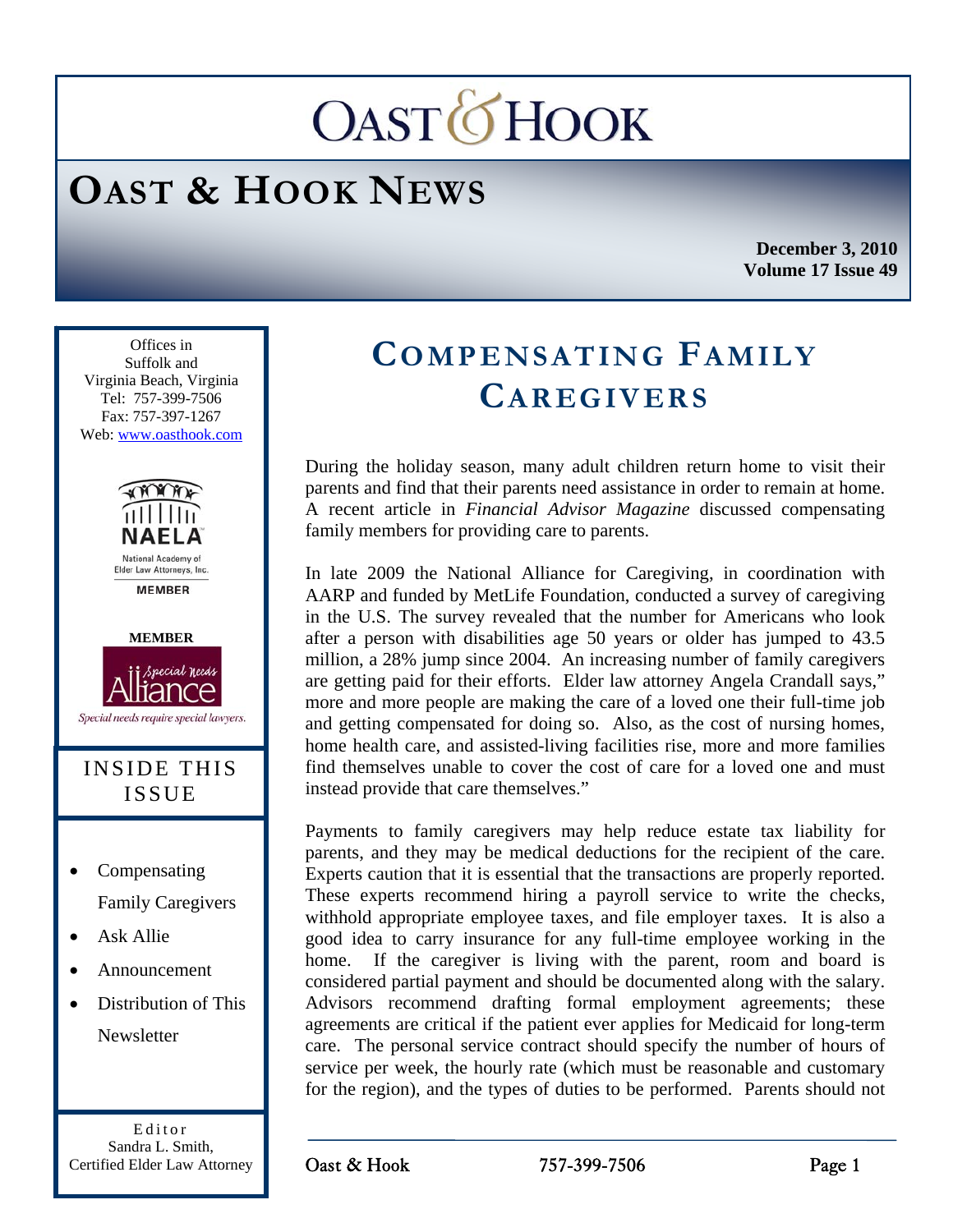transfer assets to their children to pay for care because this also may present problems if the parent later applies for Medicaid.

Another good reason to prepare a formal caregiving agreement is to avoid possible future tension with other heirs. If a parent pays one child for providing care, then the other children may resent the impact on their future inheritance. Families should let everyone know at the outset what is going on in order to avoid problems later. Many families discuss and decide who is best suited for coping with the caregiving challenges. Lewis Walker, a financial advisor from Norcross, Georgia, says, "A lot of time, the one who picks up the ball feels stuck with it. This child just happens to be the closest geographically, or the only one who doesn't have small children at home, and gets kind of drafted involuntarily." Mr. Walker recommends a free-flowing discussion including fair compensation for caregiving.

Some families can afford to hire professional caregivers; however, if the parent does not have sufficient resources, then the burden may fall on the children. A family may have one member who can afford to assist with the financing. In such a case, the parent should sign a note at a reasonable interest rate, with the debt to the child the first to be paid at the parent's death, before the remaining assets are distributed to the heirs. This works particularly well when the parent's assets are illiquid, such as tied up in the family home, or if the market is not favorable for liquidating other assets.

Experts agree that planning ahead is the key to success. New York financial advisor Michael Fliegelman says, "People don't take the time to look at the big picture when it comes to financial planning for old age. If you wait until you are in the stage you are planning for, then you might find yourself inadequately prepared."

The attorneys at Oast & Hook can assist clients with their financial, estate, insurance, life care, veterans benefits and special needs planning issues.

#### **Ask Allie**

O&H: Allie, we've heard that dogs can suffer from seasonal allergies like their human families. Please tell us how people can help their dogs fight itching and scratching.

Allie: Sure! Your dog may be allergic to pollens and molds. Steroid-based treatments can help, but can cause diabetes, osteoporosis, and liver disease, says Shawn Messionner, D.V.M., a holistic vet and author of *The Natural Health Bible for Dog and Cats*. He has some suggestions for natural ways to fight itching. Keep your dog clean by washing your dog regularly (perhaps daily during allergy season). Launder your dog's bedding and blankets to get rid of pollen in the fibers. If there are scratched-open sores, then apply a warm wet black tea bag to the spot. (The tea's tannic acid will stop the itch.) Then apply aloe vera to help speed healing. Supplement your dog's diet with omega-3 rich salmon oil; this can help ease irritation. Finally, you may want to try homeopathy and drop a combo of Cutis compositum and Psorinoheel into your dog's mouth 20 minutes before or after your dog eats to